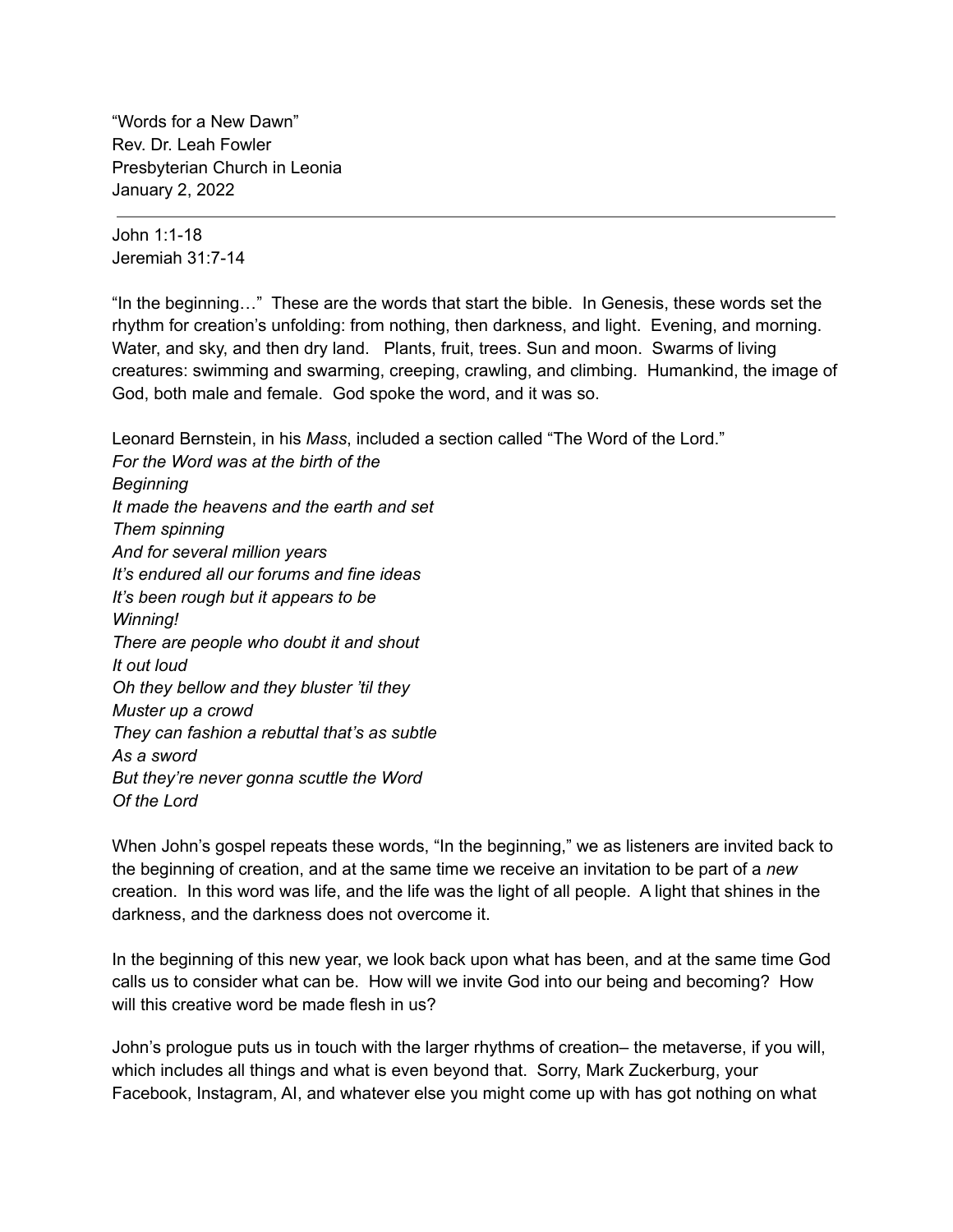God has dreamed. God's word and wisdom encompasses all of creation: heaven and earth, planets and galaxies and maybe even realms beyond what we can possibly know, an existence that is bigger than time itself.

But it is also as intimate and near as God speaking your name, the breath of the Spirit whispering in your ear, or maybe it is like hearing the person of your desire say "I love you" for the first time, or, even like being held and told– when grief is too big for any explanation, but not too big for someone to help hold it for you, "I know. I know."

In these days when we are once again disembodied in worship, we live the challenge of receiving the word as a promise that God can be born into our flesh– even when that person-to-person presence feels so hard to grasp. I know it is hard, I know…

As we experience one another virtually, we can wonder how the gospel of John gave us words on a page as a promise of flesh dwelling among us and giving us light. Words can be spoken, read, heard, maybe even felt, as one who reads in Braille touches words and understands. But how can a word be made flesh? I don't think these scriptures are telling us to get a great big JESUS tattoo across our bodies, although if that's something you have I am very impressed.

On Wednesday night while I was staying with my sister and her family in Atlanta, a tornado watch flashed across our phone screens. We should have realized that 72 degrees on a day in late December isn't normal, even for Atlanta. Instead we just enjoyed the fact that we could eat together safely on the front screened in porch, including my dad and his wife, who had come for the day, and my brother and his girlfriend, Shea. After the meal and a nice visit, my dad and his wife headed home but my brother and Shea were going to stay over. Since no beds were left unclaimed in my sister's house, my brother and Shea decided they would camp out on the porch– that was just before the tornado announcements. They decided to stay on the porch anyway, with the camping gear they already had in their car. As Chris and I settled in for sleep in our dry air mattress, deeper in the house, we noticed the lightning show igniting the sky through the windows. The shadows of the trees danced each time the sky lit, and I tried to measure how far they were swaying back and forth with the wind: was that one foot? Three feet? Five feet? Were there enough trees to catch a tree unlucky enough to splinter in the wind, before it hit our roof? Most of all, I worried about my brother and Shea, out there on the porch… still, I figured that surely, they had moved inside at that point. As I watched the night flash between light and darkness, light and darkness, all while a rolling thunder drummed beneath, my eyes grew heavy and I slept.

In the morning, as soon as I heard him and Shea stirring, I ran in to check– as it turned out, they DID sleep on the porch, with all its visual and sound effects. Even though they only stayed a night, the house took on a different energy with my little brother in it: his smell, his jokes, the scratch of his beard when we embraced, the fact that with his height and build, he is one of the few people next to whom I can actually feel small. I could taste the biscuits and sausage gravy he cooked. While he was there, he knit my daughter a wool cap, fingers hooking needle and yarn while he unraveled stories; she wore that cap like a crown as she and her cousin chased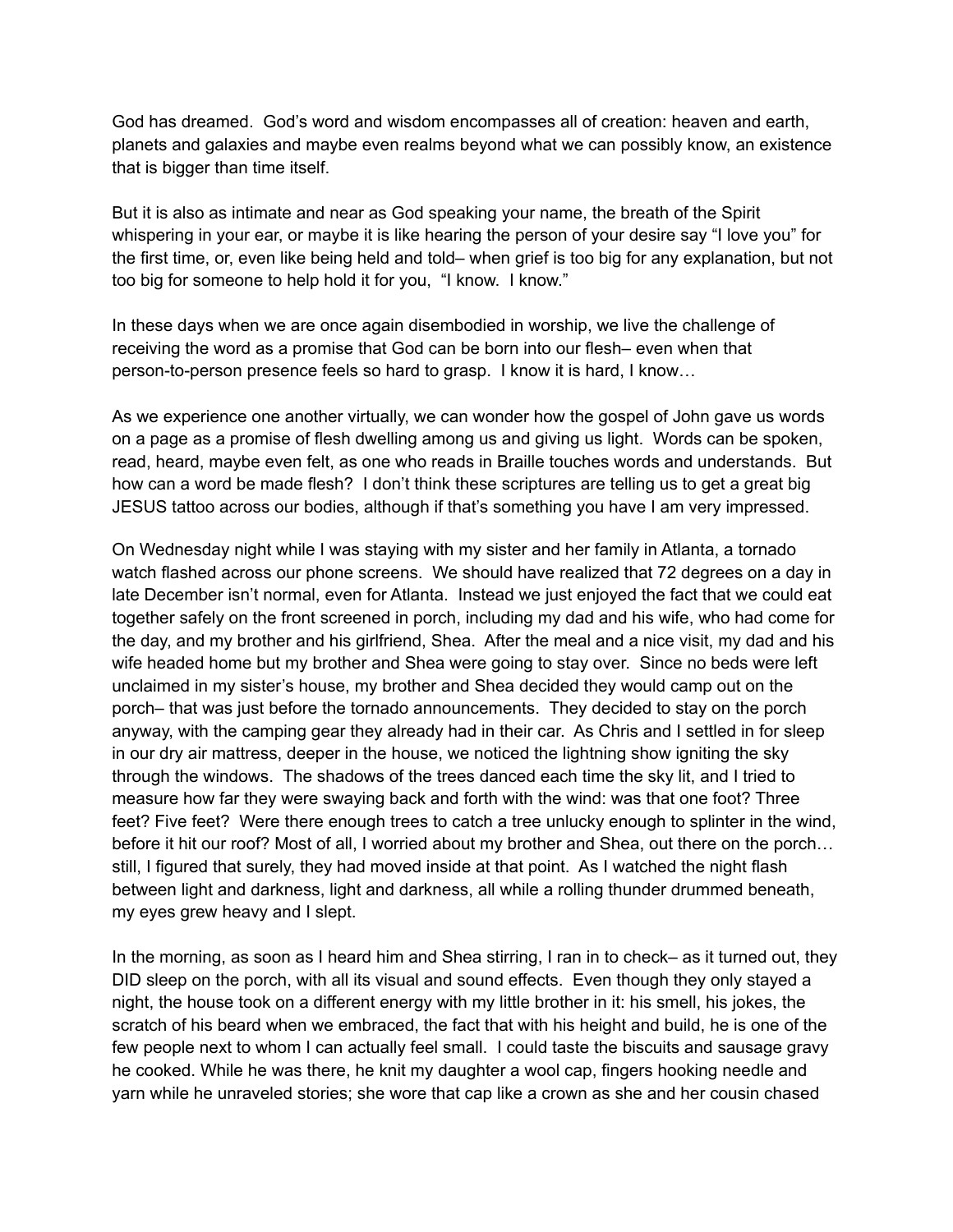each other through the house. What had been so distant during this period of COVID, traversing from where I live in NJ to Asheville, where he lives, experienced through texts and phone calls and the occasional email, had become flesh, and dwelt among us. With my sister Alice there too, the three of us were a sibling trinity, finally brought together again.

John's gospel reports, "And the word was made flesh and lived among us." A closer reading of the Greek says, "The word became flesh and tabernacled among us." The Greek word *eskEnOsen* means TENT or TABERNACLE. To those familiar with the Hebrew scriptures, the Tabernacle evokes the early days of God traveling with the Israelites in the wilderness, where God's glory rested upon the Ark, and the ark was carried in a traveling tent they called the tabernacle. John wants to let us know that through his flesh, Jesus became the tabernacle for God. Like my brother filling out the house with his physical, bodily presence– in ways that no texts or emails during the days of COVID distancing could hold alone, in Jesus' body, we get to hear, and see, and feel, and taste, and smell what God's word is like when it is made flesh and lives among us.

While we were in Georgia, my sister's family and my family went on a zip-line tour through a forest of tall trees. It was peaceful being high in the trees and outside in nature, and since we all enjoy a little bit of thrill, not too scary. When we were done, our guide told us to be sure to check out the swinging bridge. Chris and I took Kai and her cousin there- the bridge stretched from cliff to cliff across a huge ravine, with a river snaking far below. When we got there, the kids almost dashed past a woman with her young child at the foot of the bridge, until Chris held them back, knowing that these two kids were going to make the bridge skip and swing while they gallivanted across. The mother said, "I am trying to get the courage to cross. I have been staying at the RV park here for a week, and this is the first time I have been able to even step onto the bridge." So we gently encouraged her to try, and our kids followed, and kindly put a careful grace into their steps so as not to jostle her. The mother slowly reached the middle. Then– perhaps she looked down at the crashing river hundreds of feet below her– she dashed across to the other side, leaving her child, who was slowly taking it step by step, board by board across.

My nephew then walked beside the little boy, who reached out and grabbed his hand. Their steps got bolder, until the younger boy, who was about 4– was wildly stomping and making the bridge swing toward the end of it as he and my nephew and Kai laughed confidently together.

To many of us, that gap between what is human and earthly, and what is holy and divine, seems wide. It seems un-passable. We might gaze upon it and think that it could never be crossed. John's gospel says that God gave to all who received the Word the power to become children of God. I wonder if that's because the bridge between what is holy and what is human is not so hard for children to cross. Perhaps that is why God, when deciding to put on human flesh, came to us as a child.

As we bridge one year to the next, I wonder what Jesus' presence can help you cross. Who have you been, and who might you become?